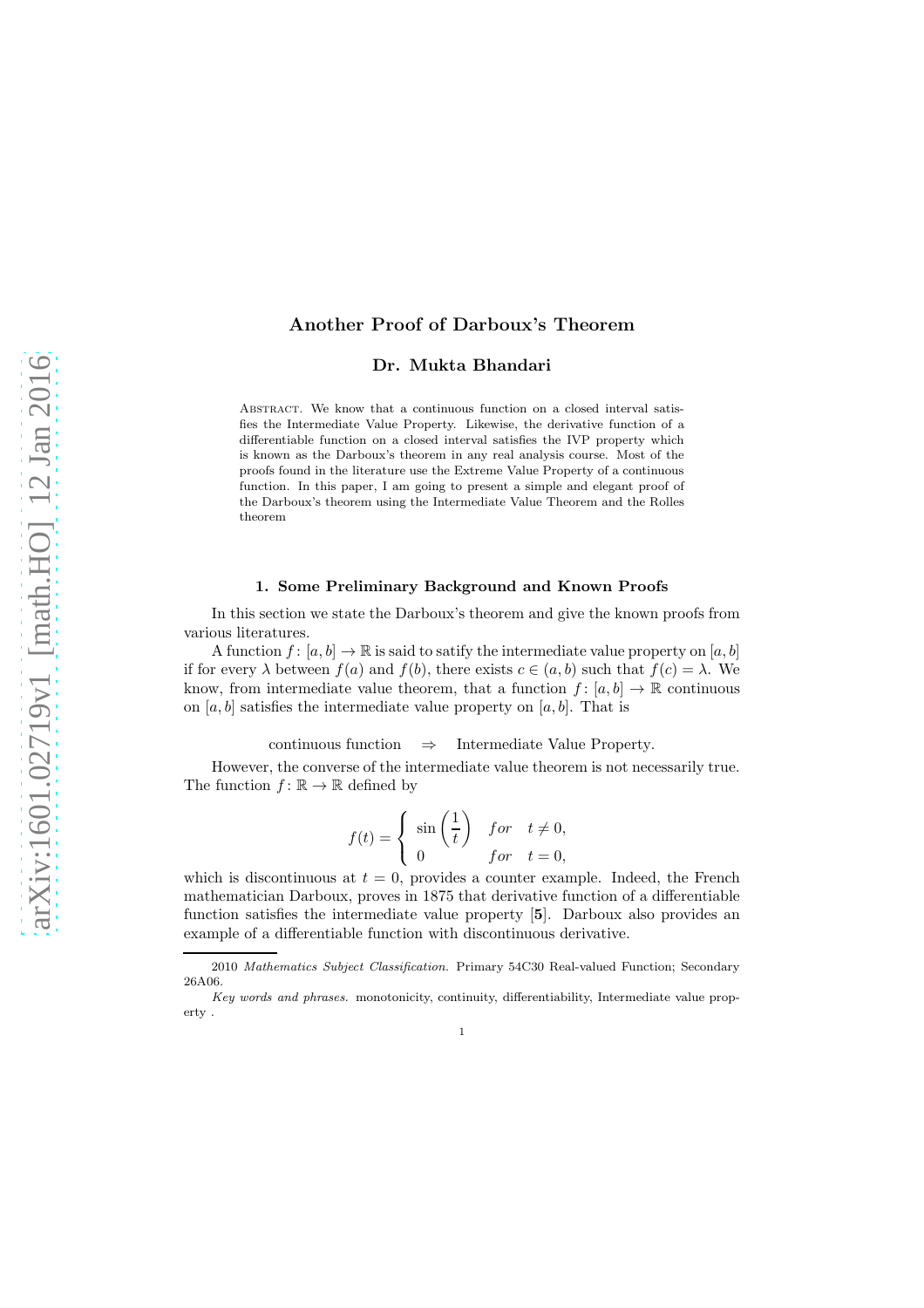#### 2 M.BHANDARI

The statement of the Darboux's theorem follows here.

THEOREM 1.1 (Darboux's Theorem). If f is differentiable on [a, b] and if  $\lambda$  is a number between  $f'(a)$  and  $f'(b)$ , then there is at least one point  $c \in (a, b)$  such that  $f'(c) = \lambda$ .

This indicates clearly that the converse of the intermediate value theorem is not necessarily true because derivative function of a differentiable function is not necessarily continuous. For example

$$
f(t) = \begin{cases} t^2 \sin\left(\frac{1}{t}\right) & \text{for } t \neq 0, \\ 0 & \text{for } t = 0 \end{cases}
$$

is continuous and has discontinuous derivative which satisfies the intermediate value property by the Darboux's theorem 1.1. Thus Draboux's provides a huge class of functions satisfying the intermediate value property, namely the derivative functions of differentiable functions. The main purpose of this short note is to provide an alternate proof of this theorem different from the standard proofs found in many textbooks on real analysis.

The standard proofs found in various literatures goes as follows:

PROOF. Suppose that  $f'(a) < \lambda < f'(b)$ . Let  $F : [a, b] \to \mathbb{R}$  be defined by  $F(x) = f(x) - \lambda x$  so that  $F'(x) = f'(x) - \lambda$ . Then F is differentiable on [a, b] because so is the function f by hypothesis. We find  $F'(a) = f'(a) - \lambda < 0$  and  $F'(b) = f'(b) - \lambda > 0$ . Note that  $F'(a) < 0$  means  $F(t_1) < F(a)$  for some  $t_1 \in (a, b)$ . Also, for  $F'(b) > 0$ , we can find  $t_2 \in (a, b)$  such that  $F(t_2) < F(b)$ . Thus neither a nor b can be a point where  $F$  attains absolute minimum. Since  $F$  is continuous on [a, b], it must attain its relative minimum at some point  $c \in (a, b)$  by Extreme value theorem for a continuous function. This means that  $F'(c) = 0$  by Fermat's theorem and therefore  $f'(c) = \lambda$  as desired. The proof follows by similar arguments if  $f'(b) < \lambda < f'$  $(a)$ .

The above proof can be found in various textbooks of undergraduate level real analysis course including W. Rudin [11], M. Spivak [13], Bartle and Sherbert [2], K. Ross [10], W. R. Wade [14], J. M. Howe [7], T. M. Apostol [1], R. Boas [3], G. Darboux [5], S. Krantz [8]. It is left as an exercise with some hints in some of the textbooks while others give incomplete proofs leaving readers to fill in the gaps. The main trouble is in the argument that the function  $F$  can attain minimum neither at  $x = a$  nor at  $x = b$ . Some authors provide the  $\epsilon - \delta$  proof for this part of the argument. Lars Oslen, in his paper [9], makes the following comment:

"Most students typically either think that this is obvious (and that the lecture is being over pedantic by insisting on a proof), or they see the need for a proof but find the  $\epsilon - \delta$ -gymnastics in the proof less than convincing."

Lars Oslen then provides an new proof of the Darboux's theorem based only on the Mean Value theorem for a differentiable function and intermediate value theorem for a continuous function. The author, Lars Oslen, claims that his proof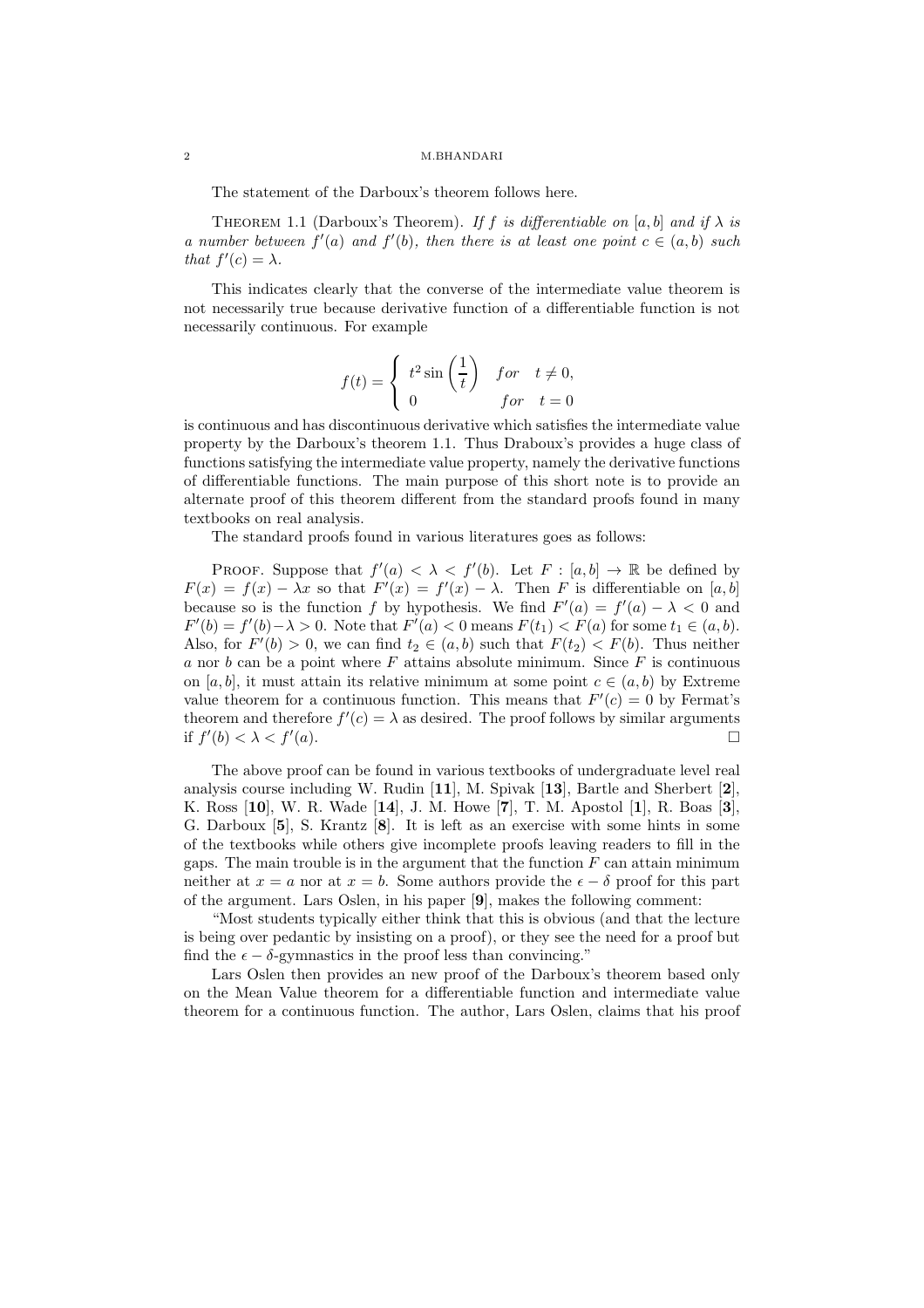is more convincing than the standard proofs found in many textbooks. I am going to present his proof as it is from his paper [9].

# Proof of Darboux's Theorem by Lars Oslen [9]:

We may clearly assume that y lies stricly between  $f'(a)$  and  $f'(b)$ . Define continuous functions  $f_a, f_b : [a, b] \to \mathbb{R}$  by

$$
f_a(t) = \begin{cases} f'(a) & \text{for } t = a, \\ \frac{f(a) - f(t)}{a - t} & \text{for } t \neq a, \end{cases}
$$

and

$$
f_b(t) = \begin{cases} f'(b) & for \quad t = b, \\ \frac{f(t) - f(b)}{t - b} & for \quad t \neq b. \end{cases}
$$

It follows that  $f_a(a) = f'(a)$ ,  $f_a(b) = f_b(a)$ , and  $f_b(b) = f'(b)$ . Hence, y lies between  $f_a(a)$  and  $f_a(b)$ , or y lies between  $f_b(a)$  and  $f_b(b)$ .

If y lies between  $f_a(a)$  and  $f_a(b)$ , then (by continuity of  $f_a$ ) there exists s in  $(a, b]$  with

$$
y = f_a(s) = \frac{f(s) - f(a)}{s - a}.
$$

The mean value theorem ensures that there exists x in  $[a, s]$  such that

$$
y = \frac{f(s) - f(a)}{s - a} = f'(x).
$$

If y lies between  $f_b(a)$  and  $f_b(b)$ , then an analogous argument (exploiting the continuity of  $f_b$ ) shows that there exists s in  $[a, b)$  such that

$$
y = \frac{f(b) - f(s)}{b - s} = f'(x).
$$

This completes the proof.

This proof is more convincing as the author has claimed in his paper in the sense that it avoids the  $\epsilon - \delta$ -arguments. Author has used the Carathéodory's theorem for the existence of the auxiliary functions  $f_a$  and  $f_b$ . See T. M. Apostol [1], Bartle and Sherbert [2] for example. Use of this theorem for the existence of the functions  $f_a$ and  $f_b$  may still be rather too much for an undergraduate students beginning real analysis course. The proof I am going to give in the next section uses monotonicity property of a differentiable function, and the two standard and familiar theorems intermediate value theorem and the Rolle's theorem from the first year calculus course. This also uses no  $\epsilon - \delta$ -arguments.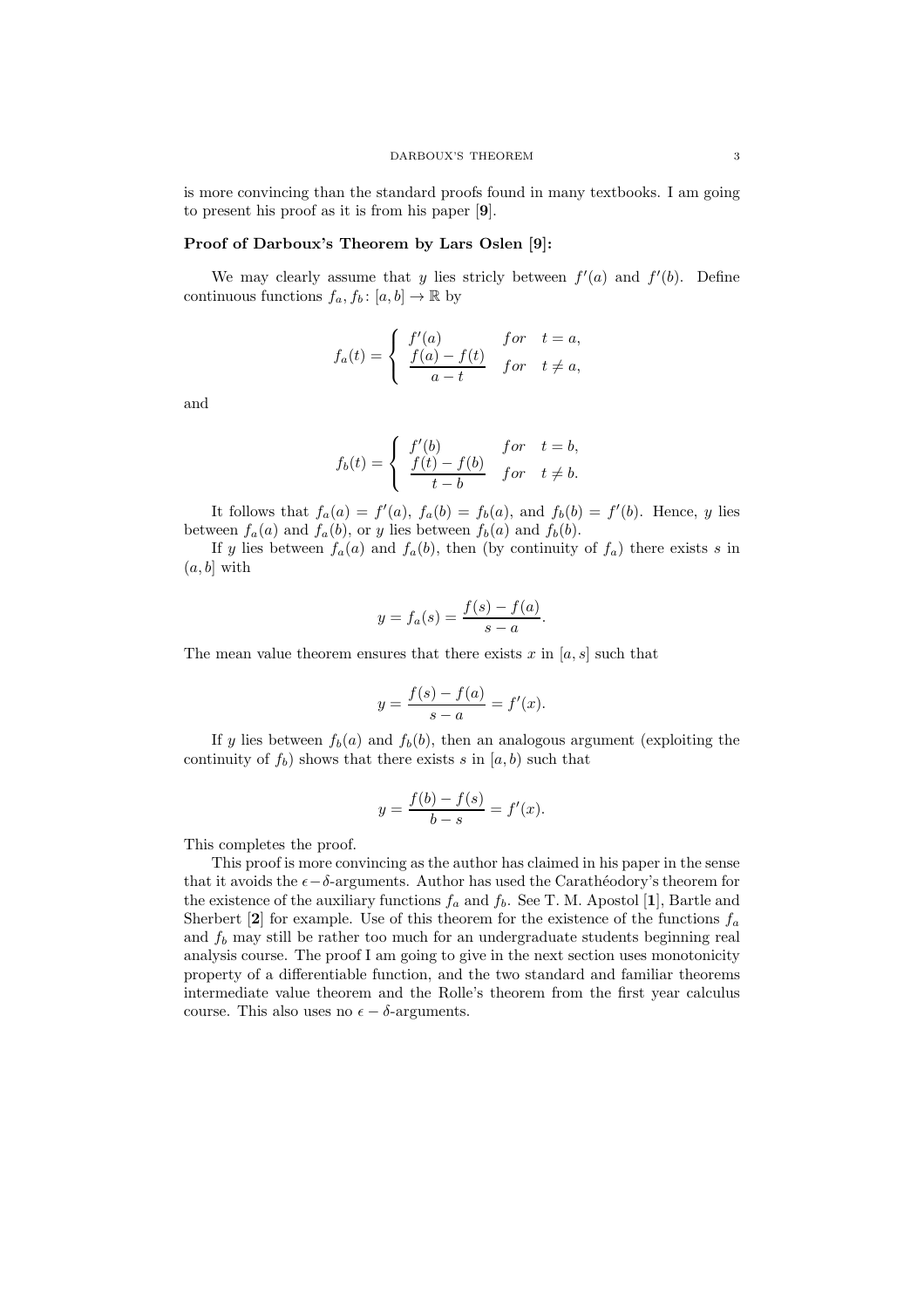## 4 M.BHANDARI

# 2. Another Proof of Darboux's Theorem

PROOF. We assume that  $f'(a) < \lambda < f'(b)$ , and consider a function  $F: [a, b] \to$ R defined by  $F(x) = f(x) - \lambda x$ . Then  $F'(x) = f'(x) - \lambda$ , and find that  $F'(a) =$  $f'(a) - \lambda < 0$  and  $F'(b) = f'(b) - \lambda > 0$ . This means that the function F is not monotonic on [a, b] in the sense that there exist  $x, y, z \in [a, b]$  such that  $x < y < z$ satisfying exactly one and only one of the following conditions  $(a)$  or  $(b)$ .

- (a)  $F(x) < F(y)$  and  $F(y) > F(z)$  We prove the theorem for this case.
- (b)  $F(x) > F(y)$  and  $F(y) < F(z)$ . Proof in this case follows by a similar argument.

Suppose  $(a)$  holds. Then we encounter three cases:

- (i)  $F(x) < F(z)$
- (ii)  $F(z) < F(x)$
- (iii)  $F(z) = F(x)$ .

Case(i): Assume that  $F(x) < F(z)$ . Then  $F(x) < F(z) < F(y)$ . F is differentiable on [a, b] because so is f by hypothesis. That is F is continuous as well on [a, b]. So the Intermediate Value theorem applies to F on  $[x, y] \subseteq [a, b]$  and we obtain  $d \in (x, y) \subseteq (a, b)$  such that  $F(d) = F(z)$ . Note that

$$
a \leqslant x < d < y < z \leqslant b.
$$

Now we can apply the Rolles theorem to  $F$  on the closed interval  $[d, z]$  and obtain  $c \in (d, z) \subseteq (x, z) \subseteq (a, b)$  such that  $F'(c) = 0$  which leads to  $f'(c) = \lambda$  as desired.

Case (ii): Assume that  $F(z) < F(x)$ . Then  $F(z) < F(x) < F(y)$ . The theorem then follows by arguments similar to that of case (i).

Case (iii): Assume that  $F(z) = F(x)$ . Then we can use the Rolle's theorem for F directly on  $[x, z]$  and obtain a  $c \in (x, z) \subseteq (a, b)$  such that  $F'(c) = 0$  leading to  $f'(c) = \lambda$  as desired.

We arrive at the same conclusion if  $(b)$  holds by similar argument. This completes the proof of the theorem.

 $\Box$ 

#### References

- 1. Apostol, T. M., *Mathematical Analysis*,2nd edi., Narosa Publishing House, India, 2002.
- 2. Bartle, Robert G., Sherbert, Donald R., 3rd edi., *Introduction to Real Analysis*, John Wiley and Sons, Inc., 2000.
- 3. Boas, R., *A Primer of Real Functions*, 4th ed., Carus Mathematical Monographs, no. 13, Mathematical Association of America, Washington, DC, 1996.
- 4. Bressaud, David, 1st ed., *A Radical Approach to Real Analysis*, Tha Mathematical Association of America, 1994.
- 5. Darboux, G., *Memoire sur les fonctions discontinues*, Ann. Sci. Scuola Norm. Sup. 4(1875)57- 122.
- 6. Hardy, G. H., 1st ed., *A Course of Pure Mathematics*, Rough Draft Printing, Cambridge, 2007.
- 7. Howie, John M., *Real Analysis*, 1st ed., Springer Undergraduate Mathematics Series, Springer, 2001.